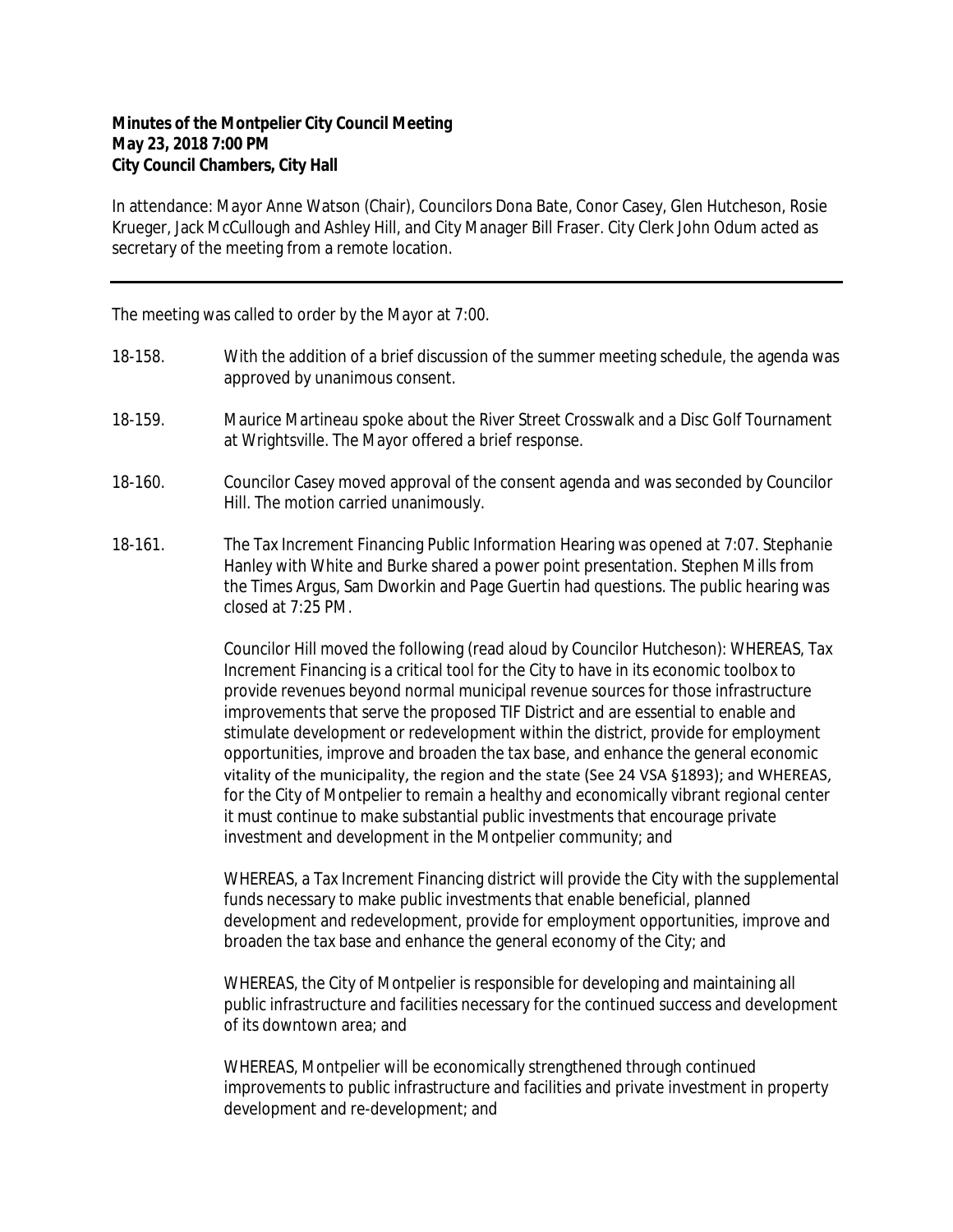WHEREAS, new real property development and re-development would not likely occur or would occur in a significantly different and less desirable manner without the use of Tax Increment Financing; and

NOW, THEREFORE, BE IT RESOLVED that pursuant to 24 V.SA § 1892(a) the City of Montpelier City Council hereby finds expressly that the creation of the City of Montpelier TIF District (as shown on the map attached hereto as Exhibit A) in which proposed public improvements as described in the City of Montpelier TIF District Plan represent improvements which could not occur without the availability of TIF District financing as a tool, and but for the availability of TIF District financing, the City would not be able to make these improvements that serve the district and related costs which, in keeping with the purpose of Tax Increment Financing as described at 24 V.S.A § 1893, will stimulate development or redevelopment within the district, provide for employment opportunities, improve and broaden the tax base and/or enhance the general economic vitality of the municipality, the region and the state; and

BE IT FURTHER RESOLVED that the City Council establishes the City of Montpelier Tax Increment Financing district with boundaries as shown on the map attached hereto as Exhibit A, which map shall be recorded with the Office of the City Assessor along with this Resolution; and

BE IT FURTHER RESOLVED that the City Council, pursuant to 24 V.S.A 1892, hereby approves and adopts the City of Montpelier TIF District Plan concurrent with the TIF District Financing Plan attached hereto as Exhibit B; which plan shall be recorded with the Office of the City Assessor along with this Resolution; and

BE IT FUTHER RESOLVED that the City Council authorizes the City Manager, or his designee, to submit the full application for the City of Montpelier Tax Increment Financing District to the State of Vermont Economic Progress Council with this Resolution representing the City's positive vote to establish the City of Montpelier TIF District as delineated on Exhibit A and its pledge to reserve one hundred percent (100%) of the incremental City property tax revenues received from properties within the Montpelier TIF District towards the retirement of the TIF debt incurred; and

BE IT FURTHER RESOLVED that the City Council pledges that a minimum of one hundred percent (100%) of the incremental City property tax revenues received from properties within the City of Montpelier TIF District shall, during the legal life of the district, be allocated solely towards the retirement of the debt incurred pursuant to the approved TIF District Plan.

The motion was seconded by Councilor McCullough. Discussion followed with questions and concerns raised by Sam Dworkin and Stephen Whitaker respectively. The motion then carried unanimously at 7:35 PM.

18-162. Tom Golonka, Paco Aumand and Kim Cheney gave a Central Vermont Public Safety Authority update. Discussion followed with Stephen Whitaker offering comments. No formal action was taken.